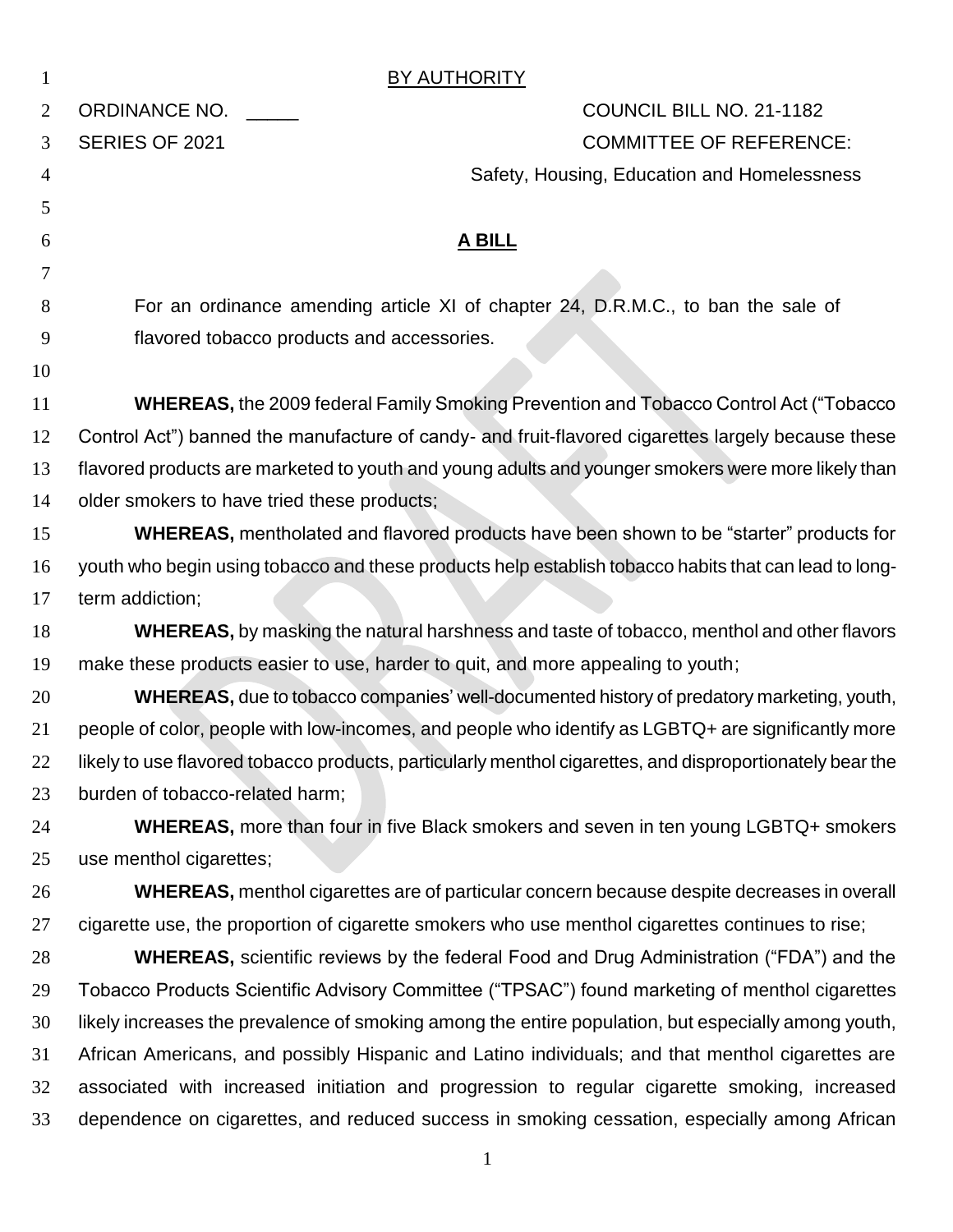American menthol smokers;

 **WHEREAS,** smoking menthol cigarettes is also associated with being more likely to use cigars and reduced likelihood of successfully quitting smoking.

**WHEREAS,** consumption of flavored tobacco products has grown in recent years;

 **WHEREAS,** research studies support the efficacy of policies restricting the sale of flavored tobacco products;

 **WHEREAS,** well-enforced laws aimed at businesses that sell tobacco products are more equitable and provide greater public health benefits than laws enforced against individuals. For this reason, more than forty of the nation's leading public health organizations have called for state and local governments to reform or eliminate laws, policies, and enforcement practices that target individuals and endorsed holding businesses and industry actors accountable for violations of tobacco control laws; and

 **WHEREAS,** the City and County of Denver finds that a narrow prohibition on the sale of flavored tobacco products by licensed tobacco retailers is appropriate to protect public health and advance health equity. The City and County of Denver does not intend and nothing in this Ordinance shall be interpreted to authorize enforcement against any person not operating as or on behalf of a retail tobacco store.

#### **BE IT ENACTED BY THE COUNCIL OF THE CITY AND COUNTY OF DENVER:**

 **Section 1.** That article XI, division 1, of Chapter 24, D.R.M.C., shall be amended by deleting the language stricken and adding the language underlined, to read as follows:

#### **Sec. 24-401. - Definitions.**

 (a) *Board* means the board of public health and environment of the City and County of Denver.

 (b) *Director* means the director of the department of excise and licenses of the City and 27 County of Denver and the director's authorized representative.

 (c) *Flavored tobacco product* means any tobacco product, or component or part of tobacco product, that imparts a taste or smell, other than the taste or smell of tobacco, either prior to, or during the consumption of, a tobacco product, including but not limited to, any taste or smell relating to fruit, menthol, mint, wintergreen, chocolate, cocoa, vanilla, honey, or any candy, dessert, alcoholic beverage, herb, or spice; provided, however, that a tobacco product shall not be determined to be a flavored tobacco product solely because of the use of additives or flavorings or the provision of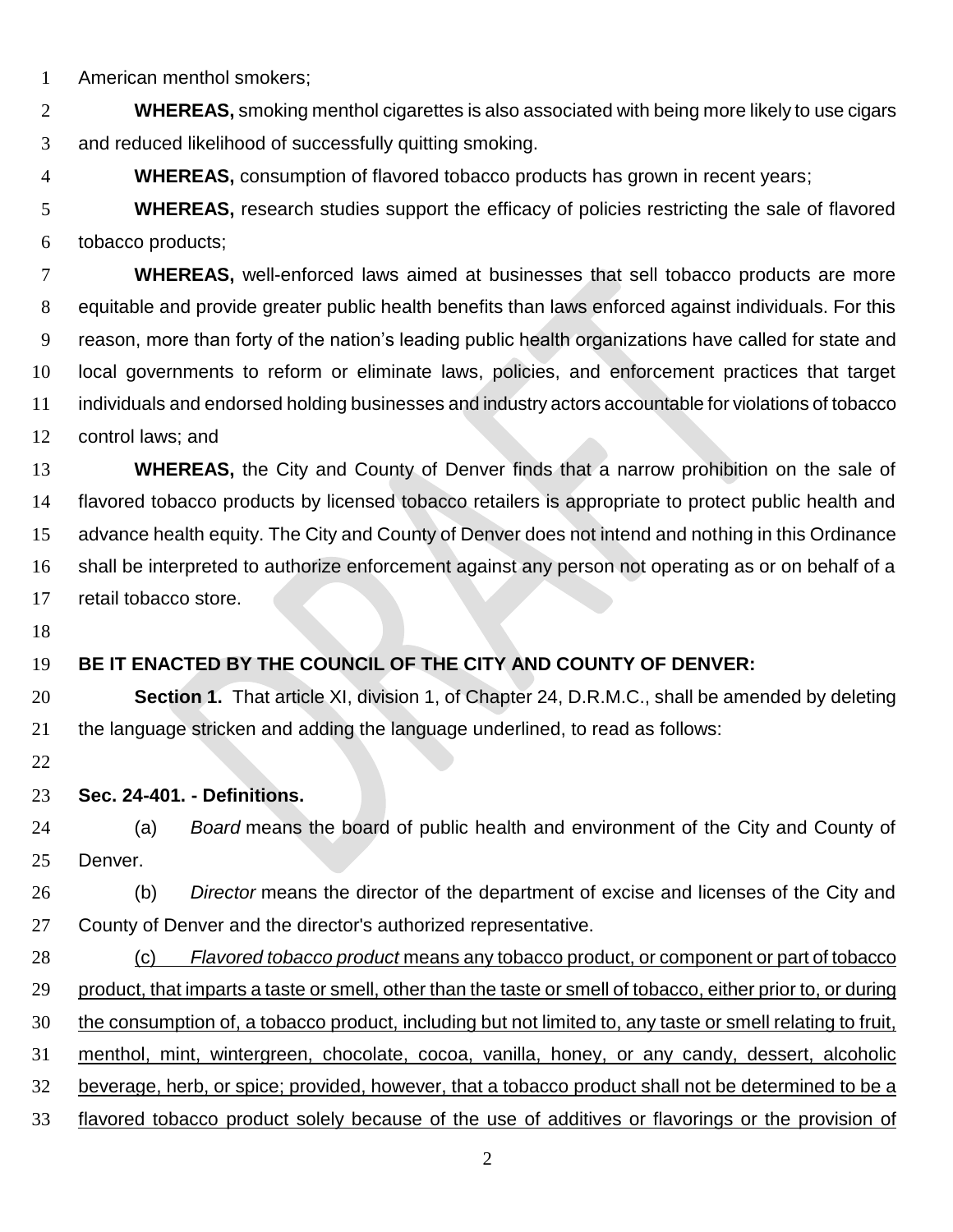ingredient information.

 (cd) *Manager* means the manager of the department of public health and environment of the City and County of Denver and the manager's authorized representative.

 (de) *Person* means any firm, corporation, association, or other organization acting as a group or unit as well as an individual. It shall also include an executor, administrator, trustee, receiver, or other representative appointed according to law.

 (ef) *School* means a public or private preschool or a public or private elementary, middle, junior high, or high school.

 (fg) *Retail tobacco store* means a business of any kind that sells, gives, delivers, or furnishes tobacco products to a user or consumer.

(gh) *Tobacco product* means*:*

 (1) Any product containing tobacco or nicotine, natural or synthetic, or that is made or derived from tobacco that may be used to introduce tobacco or nicotine into the human body, including but not limited to, cigarettes, cigars, pipe tobacco, hookah tobacco, snuff, chewing tobacco, dipping tobacco, dissolvable tobacco products, and nicotine-enhanced products;

 (2) Any electronic device that may be used to deliver nicotine, natural or synthetic, to the person inhaling from the device, including any solution, compound, or other substance containing nicotine to be used with the device; and

 (3) Any other preparation of tobacco and any product or formulation of matter containing nicotine, natural or synthetic, that may be used to introduce nicotine into the human body.

21 Excluded from this definition are any products specifically approved by the United States Food and Drug Administration for use in reducing, treating, or eliminating nicotine or tobacco dependence or 23 for other medical purposes, when these products are being marketed and sold solely for such 24 approved purpose drugs, devices, or combination products authorized for sale by the U.S. Food and Drug Administration, as those terms are defined in the Federal Food, Drug, and Cosmetic Act.

 (i) *Vending machine* means any mechanical, electric or electronic device that, on insertion of money, tokens or any other form of payment, automatically dispenses tobacco products.

### **Sec. 24-404. - Sale of flavored tobacco products prohibited.**

 (a) It shall be unlawful for any retail tobacco store, or for any person acting as an officer, authorized agent, representative, or employee of such retail tobacco store, to sell, offer for sale, give, barter, deliver or furnish to a user or consumer any flavored tobacco product or samples of such products. The board may adopt rules and regulations as may be necessary for the protection of public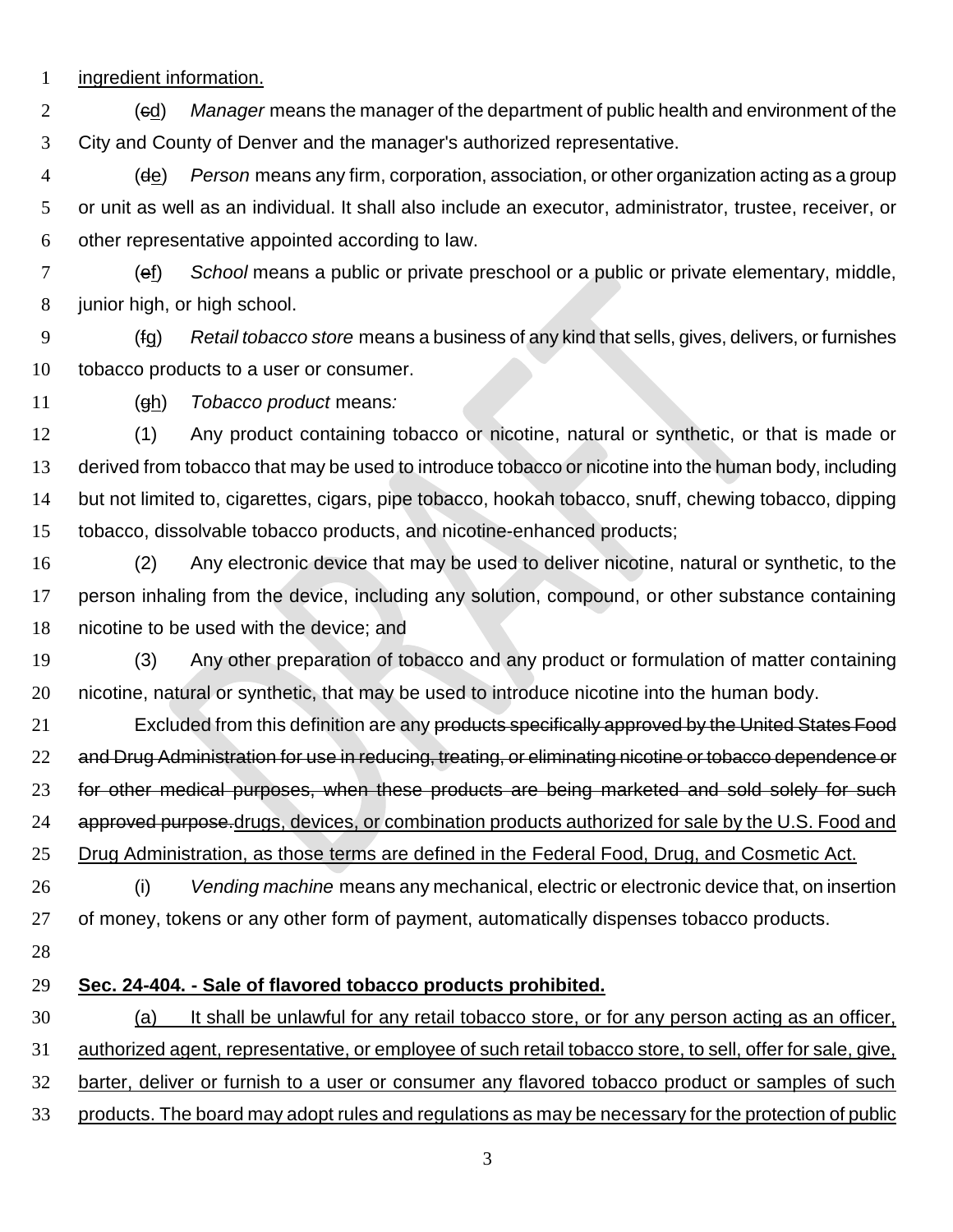- health related to this section.
- 

#### (b) A violation of this section is declared to be a noncriminal violation.

# **Sec. 24-4045. - Access to tobacco products.**

 (a) It shall be unlawful for any person to sell or display or permit to be sold or displayed any tobacco product in such a manner that it can be reached or purchased by customers without it being requested from, and provided by, an employee of the establishment.

 (b) This section 24-4045 shall not apply to cigars or pipe tobacco sold or displayed by a person who primarily engages in the business of selling cigars, pipe tobacco, cigar related accessories, and pipe tobacco related accessories, or the rental of on-premises humidors or other cigar storage units.

## **Sec. 24-4056. - Packaging of tobacco products.**

 (a) It shall be unlawful for any person to sell tobacco products in any form or condition other than in the packaging provided by the manufacturer.

 (b) It shall be unlawful for any person to permit or allow that person's agent, servant, or 17 employee to sell tobacco products in any form or condition other than in the packaging provided by the manufacturer.

 (c) This section 24-4056 shall not apply to cigars or pipe tobacco sold by a person who primarily engages in the business of selling cigars, pipe tobacco, cigar related accessories, and pipe tobacco related accessories, or the rental of on-premises humidors or other cigar storage units.

- 
- 

#### **Sec. 24-4067. - Suspension of right to sell tobacco products.**

 (a) Upon a determination that a violation of this division 1 has occurred at a given location, the manager may issue a warning that a future violation within one (1) year may result in the suspension of the person's right to sell tobacco products where the violation occurred.

 (b) Upon a determination that a second violation of this division 1 has occurred at the same location within one (1) year after the first violation, the manager may suspend the person's right to sell tobacco products for a period not to exceed thirty (30) days at the location where the violations occurred. Such suspension order shall be effective thirty (30) days from the date of issuance.

 (c) Upon a determination that a third violation of this division 1 has occurred at the same location within one (1) year after the first violation, or upon a determination of a violation of the terms or conditions of an order suspending sales privileges entered pursuant to the provisions of this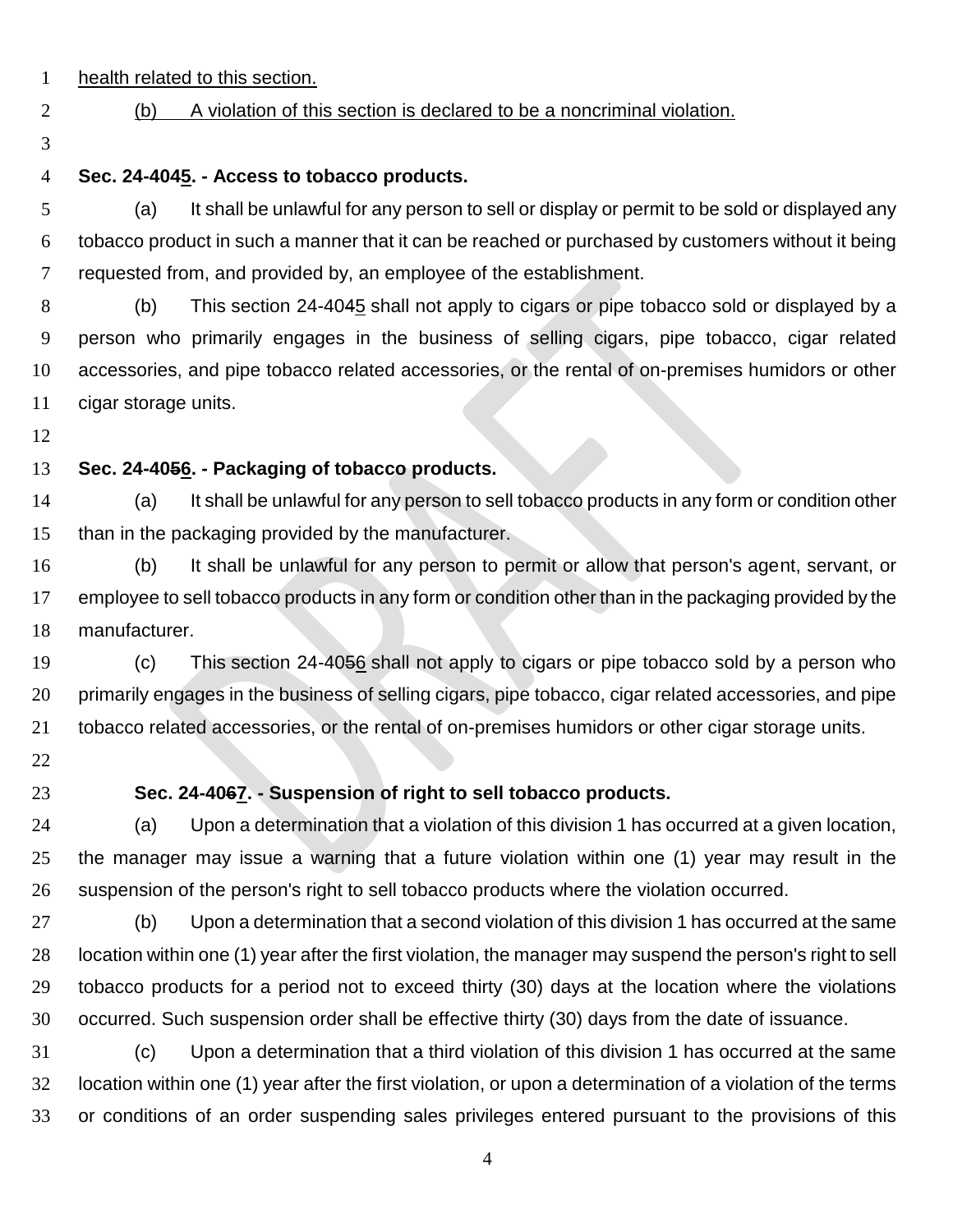section, the manager may suspend the person's right to sell tobacco products at the location where the violations occurred for a period not to exceed sixty (60) days. Such suspension order shall be effective thirty (30) days from the date of issuance.

 (d) Upon a determination that a fourth or subsequent violation of this division 1 has occurred 5 at the same location within a one-year period, or upon a determination that two (2) or more violations of the terms or conditions of an order suspending sales privileges entered pursuant to the provisions of this section have occurred, the manager may suspend the person's right to sell tobacco products at the location where the violations occurred for a period not to exceed one (1) year. Such suspension order shall be effective thirty (30) days from the date of issuance.

 (e) The manager may take any actions the manager deems necessary to ensure compliance with a suspension of the right to sell tobacco products, including, but not limited to, requiring the person to remove all tobacco products from the sales area of the location where tobacco is sold for the duration of the suspension, and inspecting any and all documentation relevant to the suspension. The manager may post, in a prominent place at the premises of the location where tobacco sales have been suspended, a notice that tobacco sales have been suspended for the duration of the suspension.

|  | 18 Secs. 24-4078-24-419. - Reserved. |  |  |
|--|--------------------------------------|--|--|
|  |                                      |  |  |

| 20 | <b>Section 2. Effective Date.</b> This ordinance shall become effective July 1, 2022. |  |  |  |
|----|---------------------------------------------------------------------------------------|--|--|--|

| 21                   |                                                                                                                      |                                                             |      |
|----------------------|----------------------------------------------------------------------------------------------------------------------|-------------------------------------------------------------|------|
| 22                   | <b>COMMITTEE APPROVAL DATE:</b>                                                                                      | .2021.                                                      |      |
| 23                   | MAYOR-COUNCIL DATE: 19921.                                                                                           |                                                             |      |
| 24                   | PASSED BY THE COUNCIL                                                                                                |                                                             | 2021 |
| 25                   | <u> 1989 - Johann Stein, mars an deutscher Stein und der Stein und der Stein und der Stein und der Stein und der</u> | - PRESIDENT                                                 |      |
| 26                   |                                                                                                                      |                                                             | 2021 |
| 27<br>28<br>29<br>30 |                                                                                                                      | <b>EX-OFFICIO CLERK OF THE</b><br>CITY AND COUNTY OF DENVER |      |
| 31                   |                                                                                                                      |                                                             | 2021 |
| 32                   |                                                                                                                      |                                                             |      |
| 33                   | PREPARED BY: __________________________________; DATE: _________________________                                     |                                                             |      |
| 34                   |                                                                                                                      |                                                             |      |